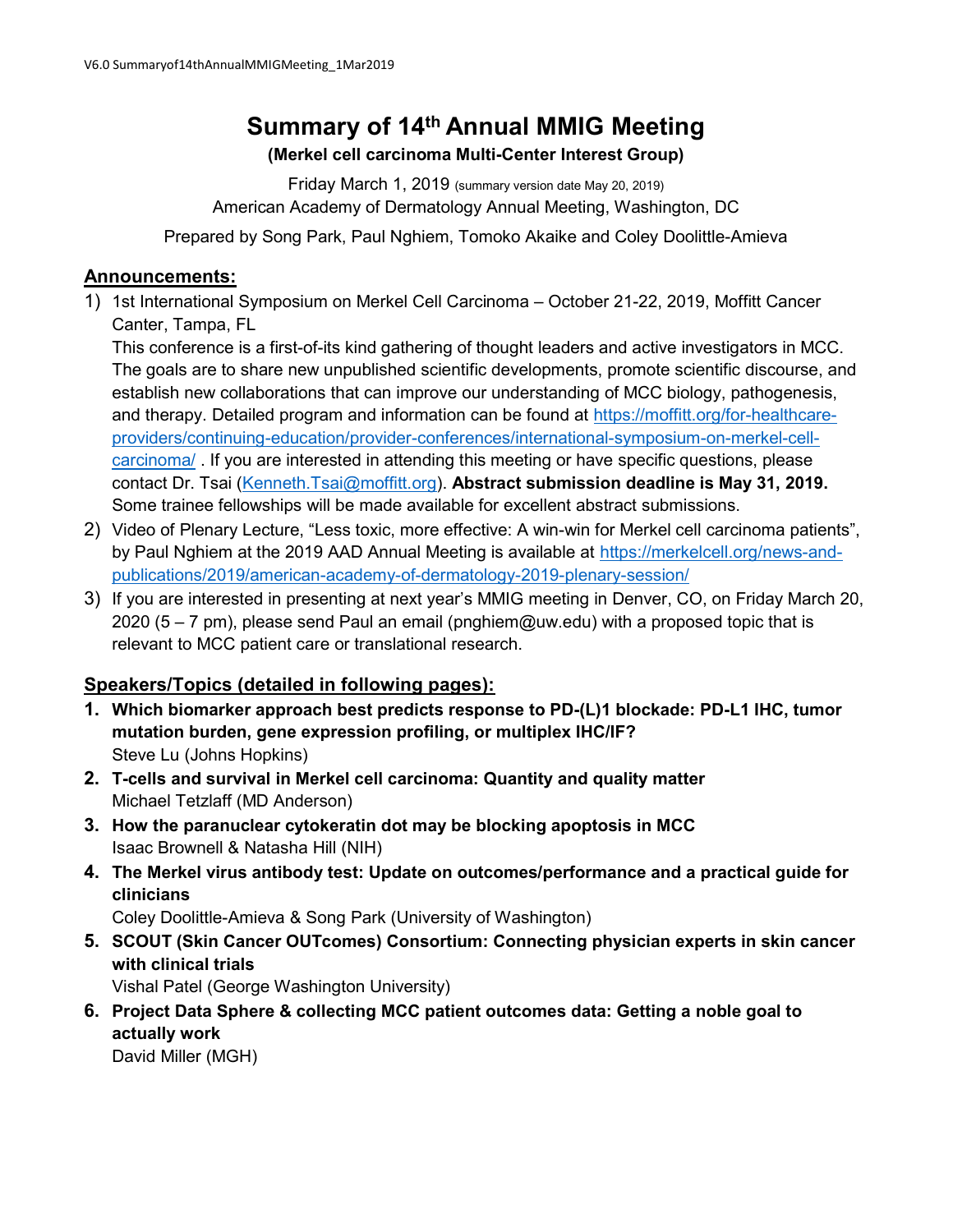# 1. Which biomarker approach best predicts response to PD-(L)1 blockade: PD-L1 IHC, tumor mutation burden, gene expression profiling, or multiplex IHC/IF?

Steve Lu (Johns Hopkins)

Steve Lu is an MD/PhD student who performed a meta-analysis to assess which biomarker approach best predicts response to anti-PD-(L)1 therapy across a variety of cancers. Although different biomarker assay modalities have been proposed such as PD-L1 immunohistochemistry (IHC), tumor mutational burden (TMB), gene expression profiling (GEP), and quantitative and/or spatial assessment of multiple proteins by multiplex IHC/immunofluorescence (mIHC/IF), the relative sensitivity and specificity of these approaches have yet to be systematically established. Lu reviewed 45 relevant studies by system review (PRISMA) and performed a meta-analysis to

determine each approach's ability to discriminate between responders and nonresponders to therapy by mapping sensitivity and specificity data for each study and calculating relative area under the curves (AUCs) as a metric of each biomarker's ability. Among these modalities, mIHC/IF has the highest area under curve (AUC).

Then Lu described additional predictive and prognostic value of combining multiple biomarkers. Although it is known that PD- (L)1 status on IHC can be a biomarker for response to anti-PD-(L)1 therapy, this status alone is insufficient to predict response to treatment. Lu introduced the idea that density of PD-1+ lymphocytes adjacent to PD-L1+ cells correlates with clinical

response to anti-PD-1 therapy. That is, combining multiple biomarkers such as the density of PD-1+ lymphocytes, PD-L1+cells and the proximity



In order of improving performance of test: Interesting science  $\rightarrow$  Complementary  $\rightarrow$  Weak Companion diagnostic (CDx)  $\rightarrow$  Strong CDx

better predict response (mIHC alone shows characteristics similar to a weak complementary companion diagnostic test).

Lastly, Lu talked about a different approach using the likelihood ratio which does not depend on prevalence. Even with this approach, mIMC/IF has benefits of both negative and positive likelihood ratio for response prediction. The data were also presented as a talk at SITC 2018, and a manuscript is in preparation.

#### - http://blog.sitcancer.org/2018/11/sitc-2018-scientific-highlights-nov-9.html

Meta-Analysis Reveals Correlations Between Response to Anti-PD-1/PD-L1 Therapy and Biomarker Assessment Methods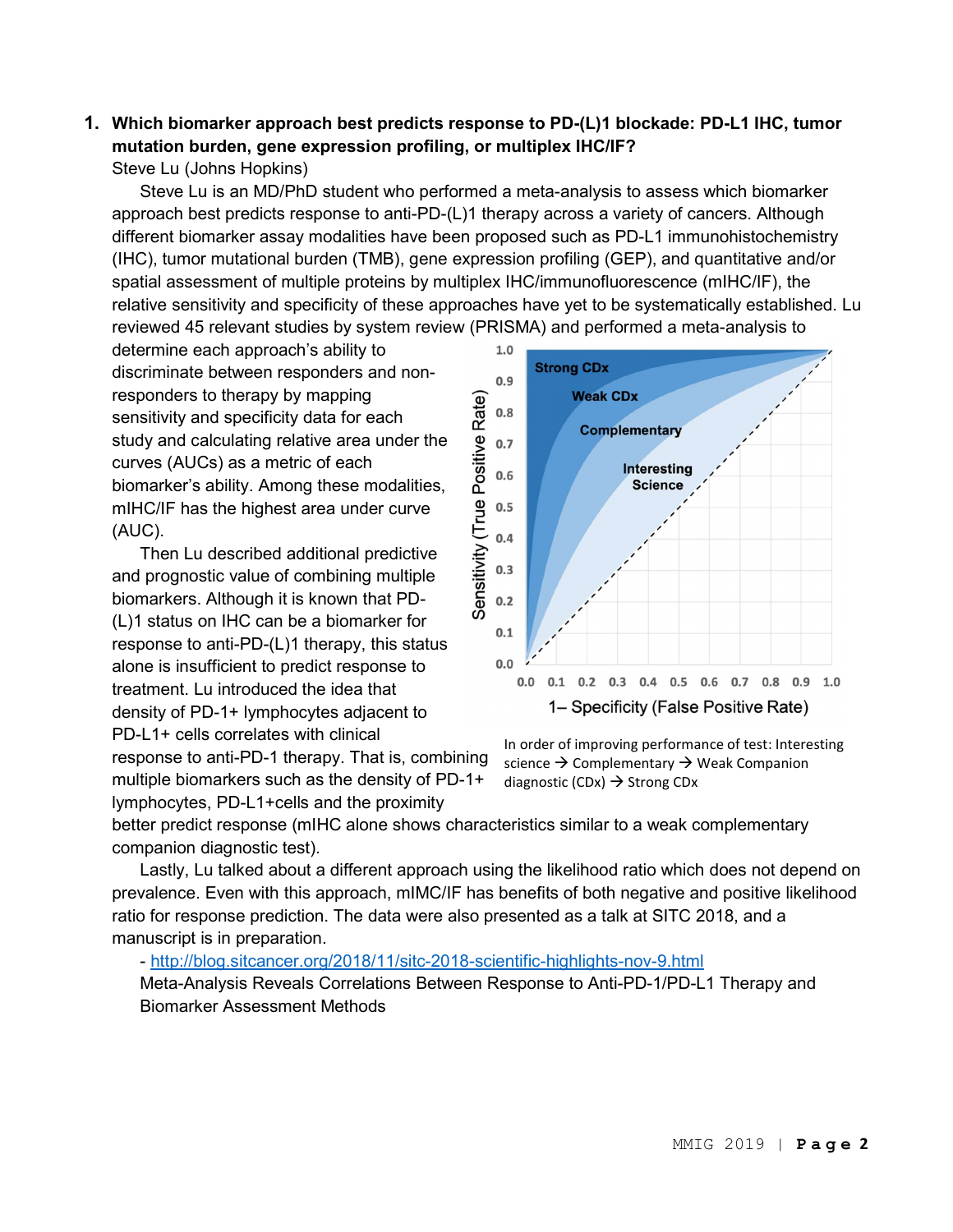#### 2. T-cells and survival in Merkel cell carcinoma: Quantity and quality matter

Michael Tetzlaff (MD Anderson)

Dr. Tetzlaff talked about the importance of quantity and quality of T-cell infiltration in Merkel cell carcinoma.

Dr. Tetzlaff and his colleagues conducted research focusing on density and distribution of T cells. Using digital image analysis, the team quantified T cells in different locations (periphery, center or hot spot). His study showed higher density of CD8+ T-cells at the tumor periphery of MCC is a robust indicator of prognosis, associated with improved OS and DSS. This is particularly true for MCC patients who are sero-positive for MCPyV.

Dr. Tetzlaff's team then investigated the "quality" of T-cells in MCC tumors by sequencing the CDR3 beta region of the T cell receptor (TCR) and analyzed TCR clonality. To measure T-cell quality, Dr. Tetzlaff utilized Simpson's Dominance index, which is a good measurement that captures both diversity and richness of T-cell quality.

Favorable clinical features such as lower frequency of metastasis or lower stage were associated with higher Simpson's Dominance index. Furthermore, Simpson's Dominance index also correlated with longer time to first distant metastasis and longer disease-specific survival.

The combination of high Simpson's dominance score and high T cell density of tumor predicted longer disease-specific survival more accurately than either alone. These parameters can be integrated into a modified immunoscore for MCC based on T-cell quantity and quality. In summary, Simpson's Dominance Index which reflects T-cell quality is an additional informative biomarker in MCC, in addition to CD8 infiltration.

- Original publication from Dr. Tetzlaff Feldmeyer L et al., Density, Distribution, and Composition of Immune Infiltrates Correlate with Survival in Merkel Cell Carcinoma, Clin Cancer Res. 2016 Nov 15;22(22):5553-5563. https://www.ncbi.nlm.nih.gov/pmc/articles/PMC5857157/
- Al-Rohil RN et al., Intratumoral and peritumoral lymphovascular invasion detected by D2-40 immunohistochemistry correlates with metastasis in primary cutaneous Merkel cell carcinoma, Hum Pathol. 2018 Jul;77:98-107.

#### 3. How the paranuclear cytokeratin dot may be blocking apoptosis in MCC

Isaac Brownell & Natasha T Hill (NIH)

A perinuclear dot-like pattern of cytokeratin20 (CK20) expression is a pathognomonic finding for MCC. However, some MCC tumors are negative for CK20 or have a diffuse cytoplasmic pattern. With the help of Dr. Paul Harms, Drs. Brownell and Hill assessed the expression pattern of cytokeratins in MCPyV-positive (VP) and MCPyV-negative (VN) MCC tumors. Overall 94% of MCC tumors had some cells with dot-like staining. All VP-MCC had areas of dot-like staining, whereas 7 of 53 (13%) of VN-MCC completely lacked dot-like staining.

In cells lines, only VP-MCC cell lines had CK20 dot aggregates, and the dots existed in two patterns: a paranuclear dot with perinuclear lattice or a paranuclear dot alone.

Drs. Brownell and Hill characterized the paranuclear dot further using electron microscopy. The dot was in the polar region of the cell but not in any organelles or membrane compartment and was associated with the centrosome: microtubule organizing center. The dot colocalized with the centrosome in interphase cells while it disaggregated and reformed during mitosis. Further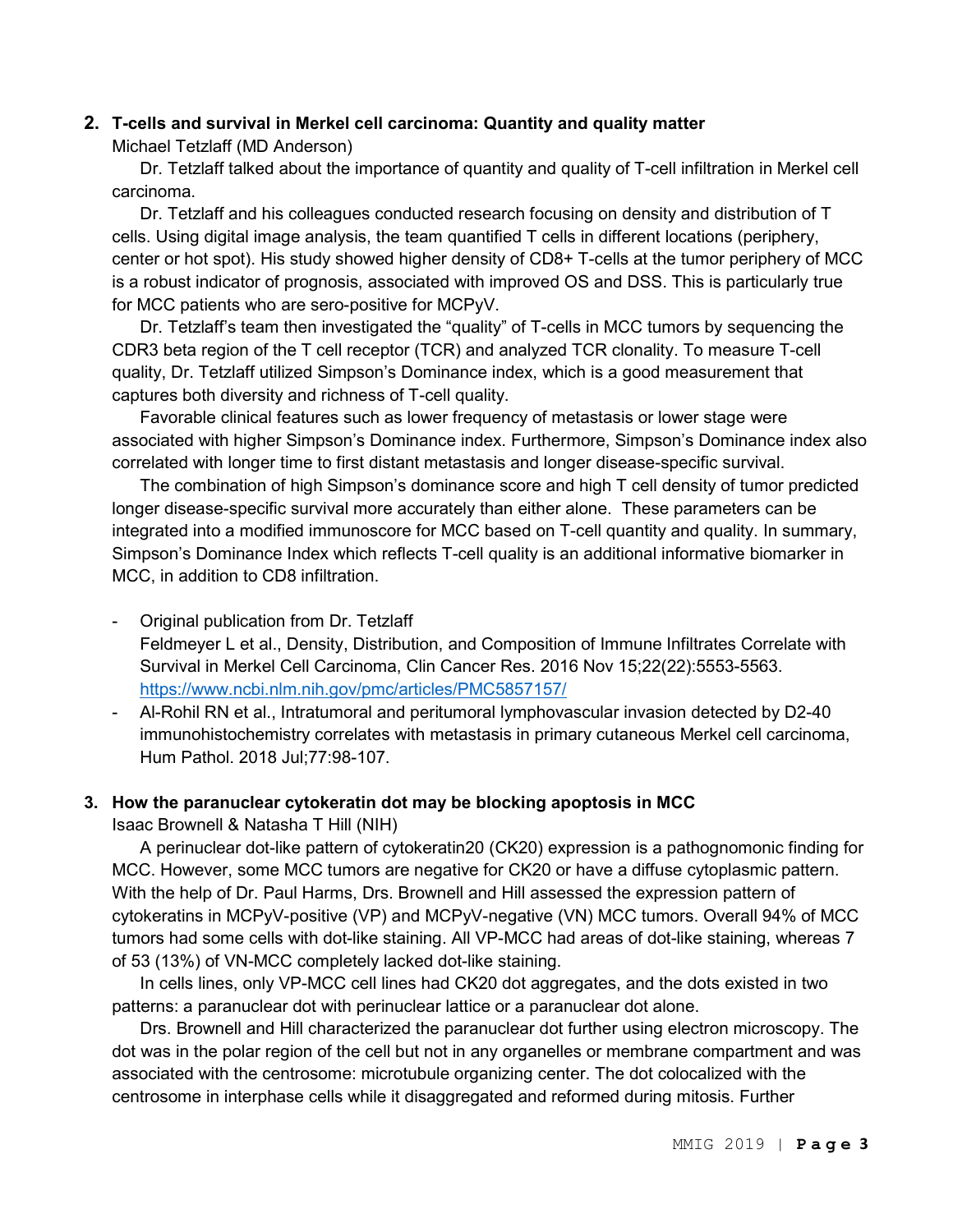experiments demonstrated the microtubules play a pivotal role in maintaining the dot, but kinesins have little effect. Drs. Brownell and Hill then discovered that the CK20 paranuclear aggregate is not ubiquitinated in VP-MCC, and inhibiting ubiquitination results in aggregation of cytokeratins in VN-MCC cells.

The team also found that Fas-Associated Death Domain (FADD) localized within the CK20 paranuclear aggregate which may facilitate evasion of apoptosis signaling at the membrane. In fact, MCC cells with paranuclear CK20 aggregates showed resistance to TNF-α induced killing signals. These findings suggest the paranuclear CK20 dot may play a role of blocking apoptosis in MCC.

#### 4. The Merkel virus antibody test: Update on outcomes/performance and a practical guide for clinicians

Coley Doolittle-Amieva & Song Park (University of Washington)

Updated data on the Anti Merkel Panel ("AMERK") serology test as well as its use in clinical practice were presented by the University of Washington team.

Since its development 10 years ago, the AMERK test has been validated and published in several papers. Based on data that support the clinical value of this test, it was included in the NCCN guidelines in 2018 as a suggested test for initial work-up of MCC as well as surveillance.

Updated analysis of the AMERK serology test was based on the data gathered over a 10-year period (2008-2018) including 774 patients (~2000 blood draws), of which 371 were seropositive. The most updated analysis was in 2019 and included 254 seropositive patients with ≥ 2 AMERK tests. 170 patients had stable or decreasing titers, and 168 of those patients did not have MCC recurrences detectable at that time (99% negative predictive value). 2 patients were outliers with no increase in their antibody titer at the time of recurrence, however in each case their antibody titer did increase on the very next antibody test after diagnosis of recurrence. 84 of the analyzed patients had increasing antibody titers and of those, 83 patients recurred. 76 recurrences were within 45 days of increase in antibody titer and 7 recurred later, with median time to recurrence being 292 days after the antibody titer increase.1 patient has yet to recur (99% positive predictive value).

This test is clinically useful for both high and low risk patients as well as seropositive and seronegative patients. For seropositive patients it can detect early MCC recurrences and reduce the number of scans. It has prognostic indications for seronegative patients, who are 42% more likely to have a recurrence than seropositive patients and following them closely with scans is thus appropriate. We have been working hard to create an algorithm and guidelines for clinicians who will be ordering the AMERK serology test.

The UW team believes all newly diagnosed MCC patients should be tested at baseline. If seronegative, no further antibody testing is recommended and surveillance with imaging is appropriate. If seropositive, continued surveillance with serology is clinically useful. Our algorithm outlines different scenarios in seropositive patients including stable, increasing, and decreasing titers with recommendations for managing each.

For questions interpreting the AMERK serology test you can contact us at pnghiem@uw.edu or mccteam@uw.edu. For logistical questions please contact Krista LaChance at kcs27@uw.edu.

A Detailed algorithm to interpret AMERK results will be made available through merkelcell.org/sero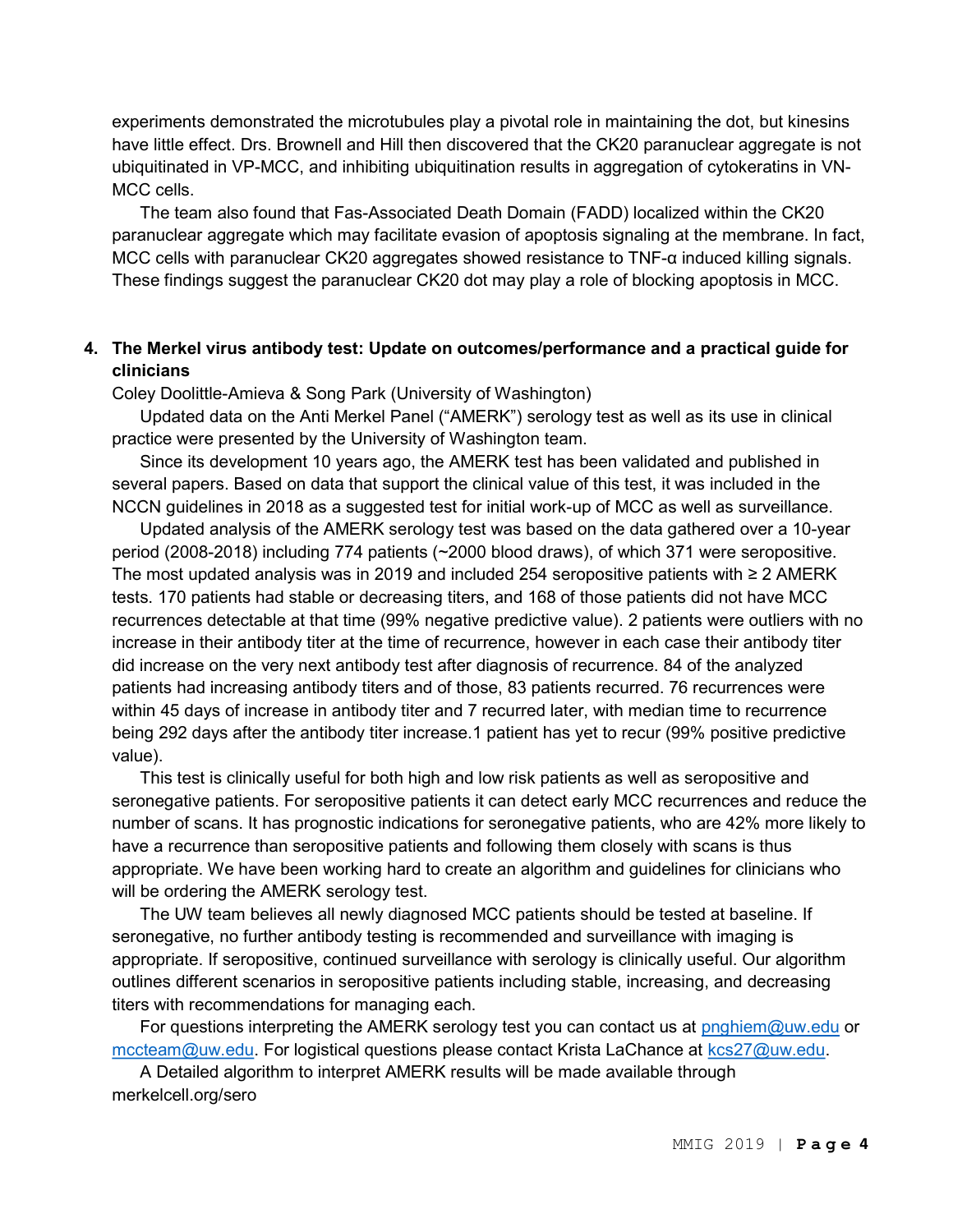- Based on suggestions made at the MMIG meeting, we will begin a multi-institutional collaborative group to focus on issues surrounding this test. Some goals will be 1) troubleshooting tricky clinical issues that arise in using this test, 2) improving the clinical algorithm for how to use the test in clinical practice, 3) A cost-effectiveness analysis (sero-positive patients typically do not require any scans after their titer has fallen), 4) Publication of collaborative studies to optimize surveillance of MCC. We plan to have teleconferences every 4-6 weeks. If you are interested in participating in this group, please email pnghiem@uw.edu or kcs27@uw.edu for detailed information.

## 5. SCOUT (Skin Cancer OUTcomes) Consortium: Connecting physician experts in skin cancer with clinical trials

Vishal Patel (George Washington University)

Dr. Patel introduced SCOUT, a new consortium physician from multiple specialties who are expert in the study of non-melanoma skin cancer including squamous cell carcinoma and Merkel cell carcinoma. Dr. Chrysalyne Schmults (BWH) is a co-founder of SCOUT.

SCOUT was formed in Oct 2018 to facilitate and improve research in non-melanoma skin cancer care and provide members and industry with a professional network for collaboration. It provides to the pharmaceutical and biologic industry access to physician experts through a consortium comprised of expert members.

Physicians are invited as individuals (not as representatives of their employers) and may withdraw membership at any time. Members may be dermatologists, Mohs surgeons, medical oncologists, radiation oncologists, or specialists in surgical oncology, head and neck, or plastic surgery.

As SCOUT members, their names and professional titles are included in SCOUT materials. Members may (but are not required to) work on behalf of SCOUT to consult with companies in the biologic and pharmaceutical industry to develop and provide advice on clinical research study protocols for new drugs, devices and services. Of note, this does not preclude SCOUT members for providing consultation as individuals.

Members may attend the SCOUT Annual Meeting during ASCO and EADO to facilitate collaboration and knowledge in non-melanoma clinical care and research including facilitating investigator-initiated clinical trials. SCOUT revenue from consulting work or other funds (after covering administrative costs) will be distributed to members in the form of competitive research grants.

SCOUT is currently comprised of > 30 centers / sites and >40 members over the world, and continuously expanding its role. If you are interested in being a SCOUT member and attending the upcoming meeting in Chicago (During ASCO, May 31-June 3), please contact info@scoutconsortium.org or visit https://www.scoutconsortium.org/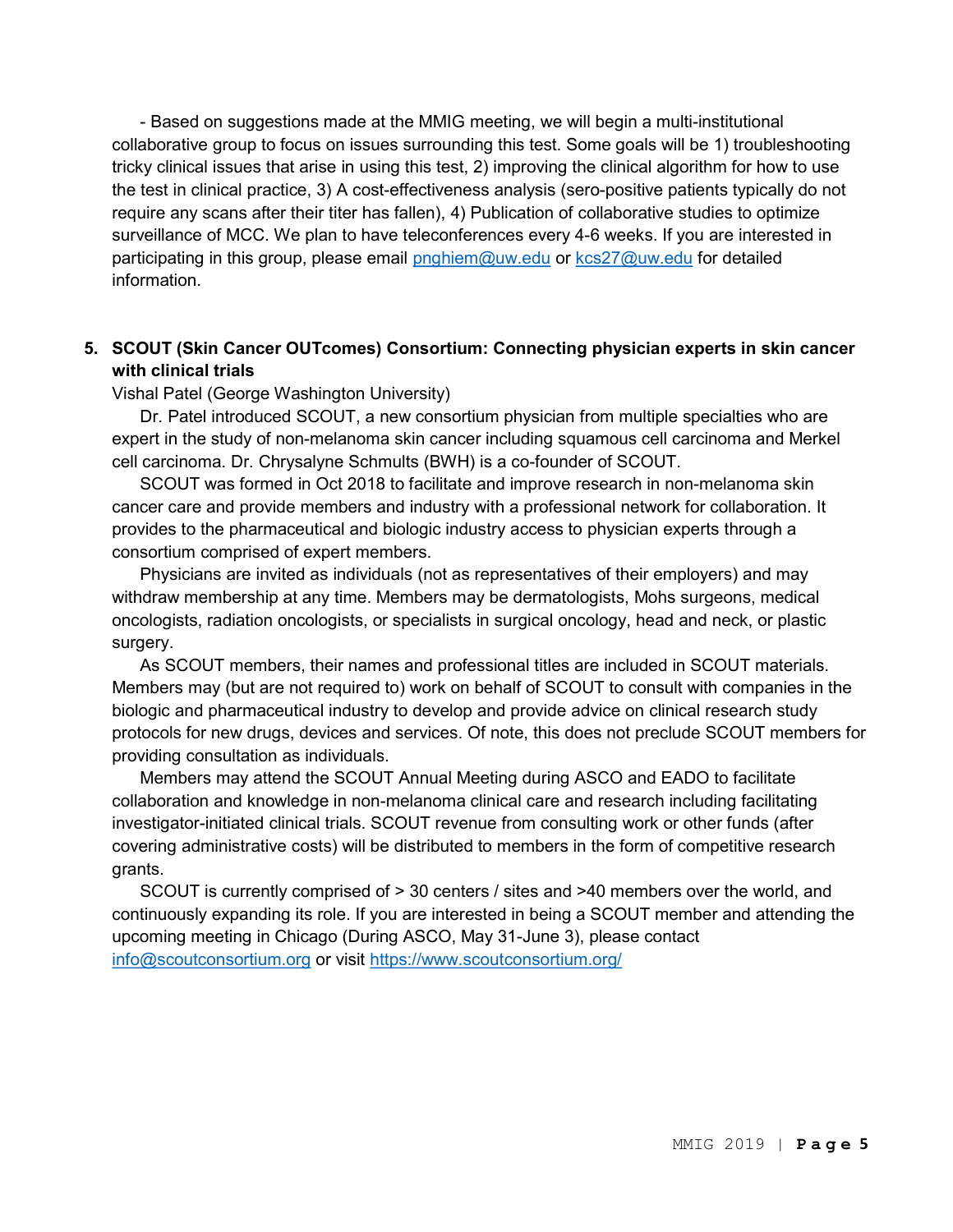## 6. Project Data Sphere & collecting MCC patient outcomes data: Getting a noble goal to actually work

David Miller (MGH)

Dr. Miller introduced a multi-center MCC patient registry in collaboration with Project Data Sphere (PDS) and updated progress on the project.

MCC is a rare cancer, and current clinical outcomes research on MCC are limited to large administrative data sets (e.g. NCDB), which often lack nuanced clinical information, or single-institution databases. The relatively small number of MCC patients dispersed in multiple institutions could potentially limit future development of drugs due to the difficulty of meeting significant "n" for approval.

The PDS MCC Registry is a multi-institutional collaborative effort that will prospectively follow and record outcome and events in MCC patients. It will adopt new methodologies, that will enable multiple investigators to examine real world outcome data in real time. Data from the Registry could be used to determine: (i) precise patient stratification into risk categories, (ii) identification of best practices, (iii) revelations about optimal sequence and combinations therapies, (iv) uncovering low incidence toxicities and (v) the generation of novel testable hypotheses. Importantly, the Registry offers a way forward in the yet-unsolved dilemma of drug development for rare tumors since the Registry's design will allow for the creation of highly defined patient-level data that can be used as a robust comparator for single arm Phase I-II clinical trials.

The MCC Task Force comprises members from academic medical centers, the drug industry, the NIH and FDA. Project Data Sphere provides a secure, open-access data sharing platform designed to optimize research and yield rigorous and timely results. The Registry is utilizing REDCap as the electronic data collection system. The Task Force team is currently building consensus data fields, and will set up a detailed plan of data access model, etc. Test of a beta version and development of data quality plan and usage agreements are soon to be executed.

If you are interested in participating in this project, please contact Dr. David Miller at DMILLER4@mgh.harvard.edu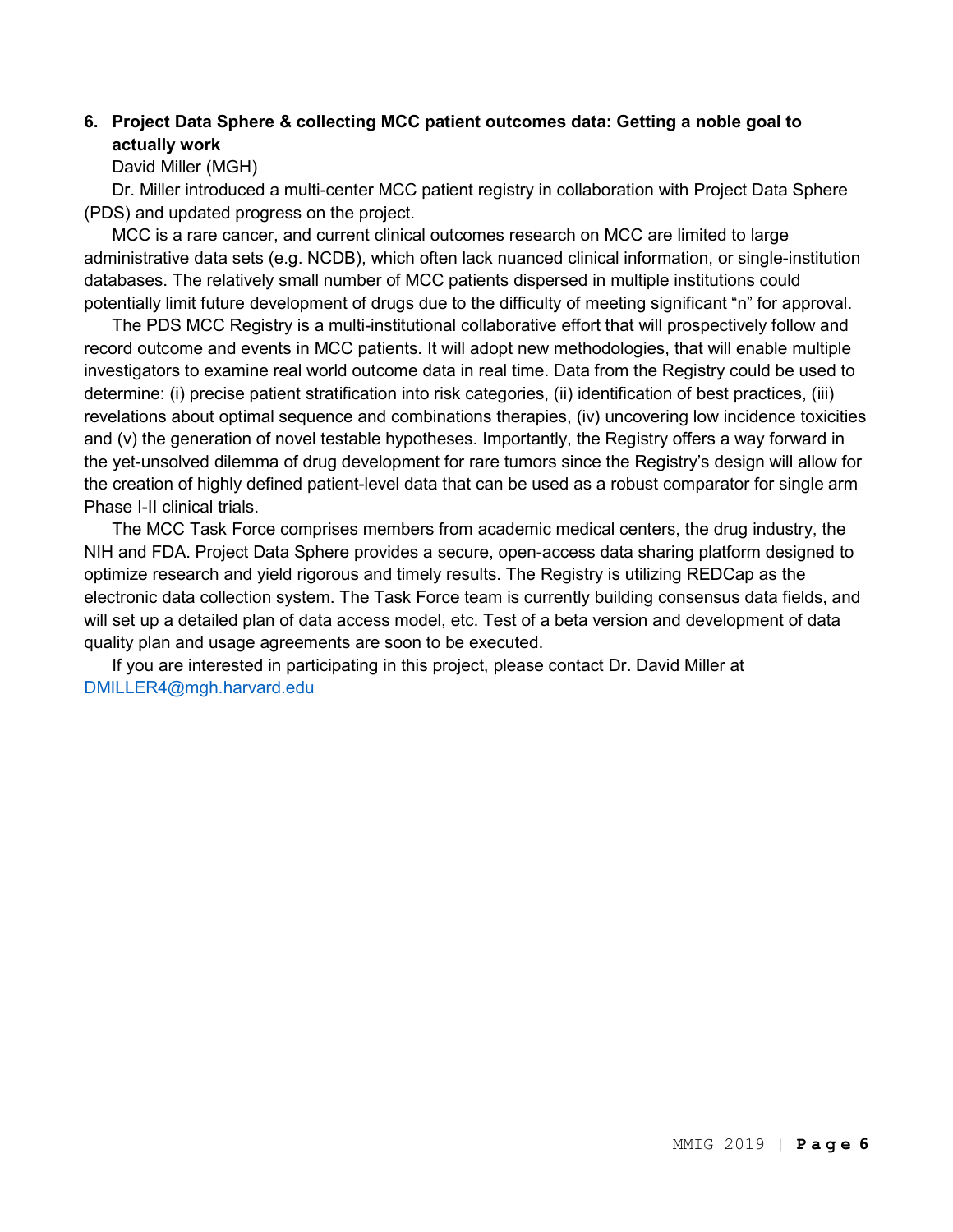#### In attendance at the 2019 Washington, D.C. MMIG meeting

\*= Joined online via Zoom

Afanasiev, Olga (Stanford University) Akaike, Gensuke (University of Washington) \* Akaike, Tomoko (University of Washington) Baker, Mairead (National Health Institute) \* Berg, Dan (University of Washington) \* Blenkiron, Cherie (University of Auckland) \* Blom, Astrid Ambroise Paré Hospital (AP-HP) Brownell, Isaac (National Institute of Health) Cook, Mac (University of Washington) \* Doolittle-Amieva, Coley (University of Washington) Forero, Diaya (FUCS) Frezza, Michael (EMD Serono) Garman, Khalid \* Guitera, Pascale (Melanoma Institute Australia) Hill, Natasha (National Institute of Health) Horne, Michelle (Merck) Kasturi, Vijay (EMD Serono) Kudchadkar, Ragini (Emory University) Kuhns, Jennifer (EMD Serono) Lango, Miriam (Fox Chase Cancer Center) \* Lu, Steve (Johns Hopkins School of Medicine) MacKenzie Ross, Alastair (Guy's and St. Thomas', London, UK) \* Marcazzan, Sabrina \* Miao, Lingling (National Institutes of Health) Miller, David (BIDMC/MGH, Harvard) Nagase, Kotaro (Japan)\* Nghiem, Paul (University of Washington) Park, Song (University of Washington) Patel, Vishal (George Washington University) Perlis, Clifford (Abington Hospital Jefferson) Silk, Anne (DFCI/BWH) \* Sober, Arthur (Massachusetts General Hospital) Sunshine, Joel (Northwestern University Feinberg School of Medicine) Takuria, Manisha (DFCI/BWH) Tarabadkar, Erica (University of Washington) Tetzlaff, Michael (MD Anderson) Weiss, Jonathan (BIDMC/Harvard)